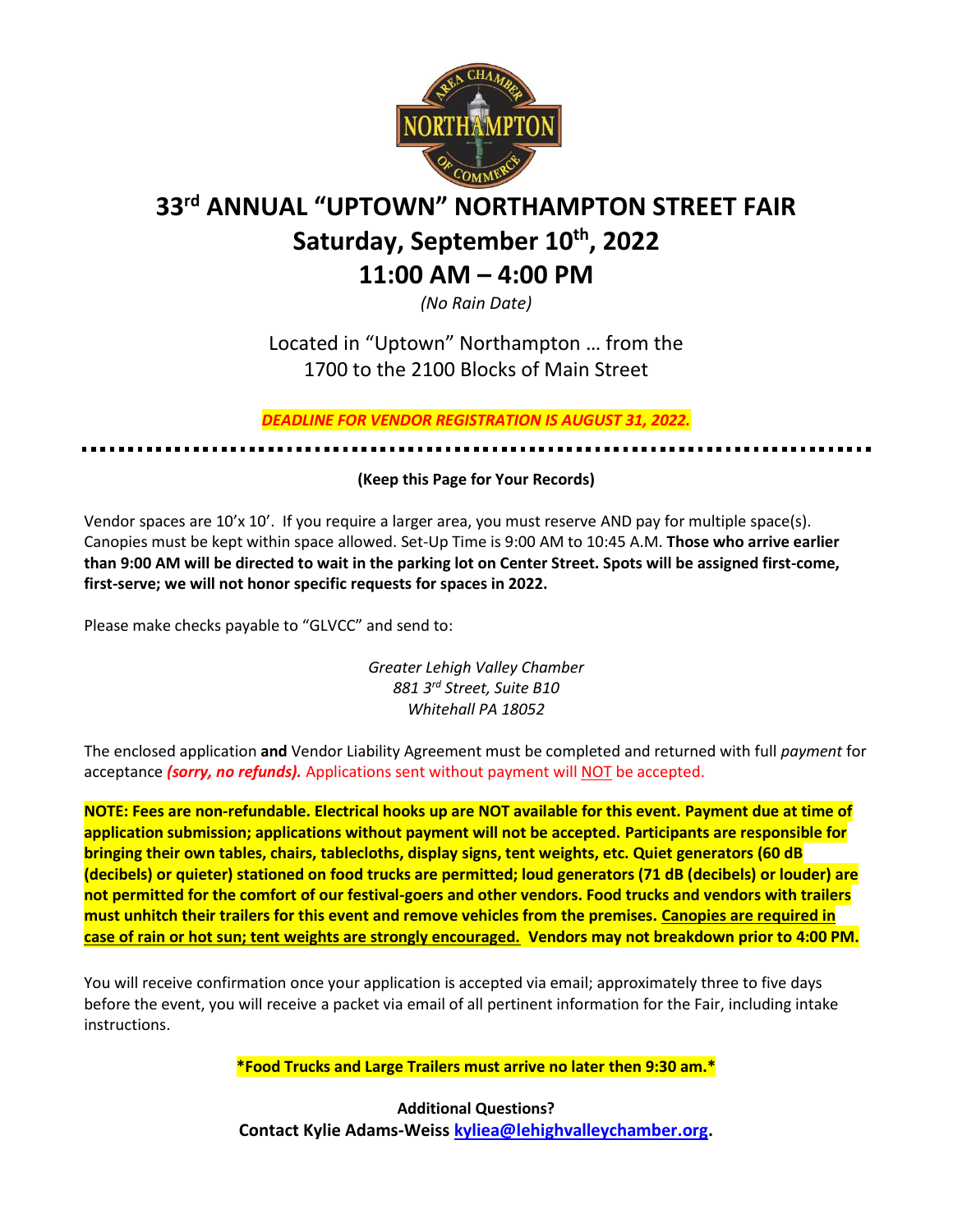**33 rd Annual "Uptown" Northampton Street Fair Application (September 10, 2022)** (Complete and return **front and back** of this form with your payment) *DEADLINE FOR VENDOR REGISTRATION IS AUGUST 31, 2022.* 

#### **Please which type of space and number of spaces needed below:**

|                                                          |  |  |  | Chamber Member *MUST BE CHAMBER MEMBER; IF YOU SELECTED THIS AND ARE NOT A CHAMBER |
|----------------------------------------------------------|--|--|--|------------------------------------------------------------------------------------|
| MEMBER, YOUR APPLICATION WILL BE IMMEDIATELY RETURNED: \ |  |  |  |                                                                                    |

| <b>Chamber Non-Profit</b>             | \$25.00 per $10'$ x $10'$ space    |
|---------------------------------------|------------------------------------|
| <b>Chamber Business</b>               | \$35.00 per $10' \times 10'$ space |
| <b>Chamber Non-profit Food Vendor</b> | \$50.00 per 10' x 10' space        |
| <b>Chamber Food Vendor</b>            | \$100.00 per 10' x 10' space       |

#### **Non-Chamber/Future Chamber Member:**

| Crafter / Artist / Vendor / Non-profit / Business                                                                                                                     | \$50.00 per $10'$ x $10'$ space  |
|-----------------------------------------------------------------------------------------------------------------------------------------------------------------------|----------------------------------|
| <b>Food Vendor</b>                                                                                                                                                    | \$150.00 per $10'$ x $10'$ space |
| All food handlers must have a temporary hand-washing set-up and appropriate food storage (i.e. ice,<br>coolers, etc.). All food handlers must wear disposable gloves. |                                  |

**NOTE: Fees are non-refundable. Electrical hooks up are NOT available for this event. Payment due at time of application submission; applications without payment will not be accepted. Participants are responsible for bringing their own tables, chairs, tablecloths, display signs, tent weights, etc. Quiet generators (60 dB (decibels) or quieter) stationed on food trucks are permitted; loud generators (71 dB (decibels) or louder) are not permitted for the comfort of our festival-goers and other vendors. Food trucks and vendors with trailers must unhitch their trailers for this event and remove vehicles from the premises. Canopies are required in case of rain or hot sun; tent weights are strongly encouraged. Vendors may not begin set up until entering through intake at/or after 9:00 AM and may not breakdown prior to 4:00 PM. We will not honor specific spot requests in 2022.**

| $\mathbb{R}^n$ | See my enclosed check. (Make check payable to GLVCC) for \$____________ (Amount).                                                                |  |  |  |  |  |
|----------------|--------------------------------------------------------------------------------------------------------------------------------------------------|--|--|--|--|--|
| $\Box$         | I Prefer to pay with Credit Card. Please charge for \$ (Amount).                                                                                 |  |  |  |  |  |
|                |                                                                                                                                                  |  |  |  |  |  |
|                |                                                                                                                                                  |  |  |  |  |  |
|                |                                                                                                                                                  |  |  |  |  |  |
|                |                                                                                                                                                  |  |  |  |  |  |
|                |                                                                                                                                                  |  |  |  |  |  |
|                |                                                                                                                                                  |  |  |  |  |  |
|                |                                                                                                                                                  |  |  |  |  |  |
|                |                                                                                                                                                  |  |  |  |  |  |
|                | Brief Description of what you will be displaying or selling so we can be sure that vendors selling similar                                       |  |  |  |  |  |
|                |                                                                                                                                                  |  |  |  |  |  |
|                | The Street Fair Committee reserves the right to limit vendors of like merchandise and reserves the right to<br>remove objectionable merchandise. |  |  |  |  |  |
|                | Participant Signature below acknowledges and agrees to all above information in <b>YELLOW.</b><br>Applications must be signed.                   |  |  |  |  |  |
|                |                                                                                                                                                  |  |  |  |  |  |